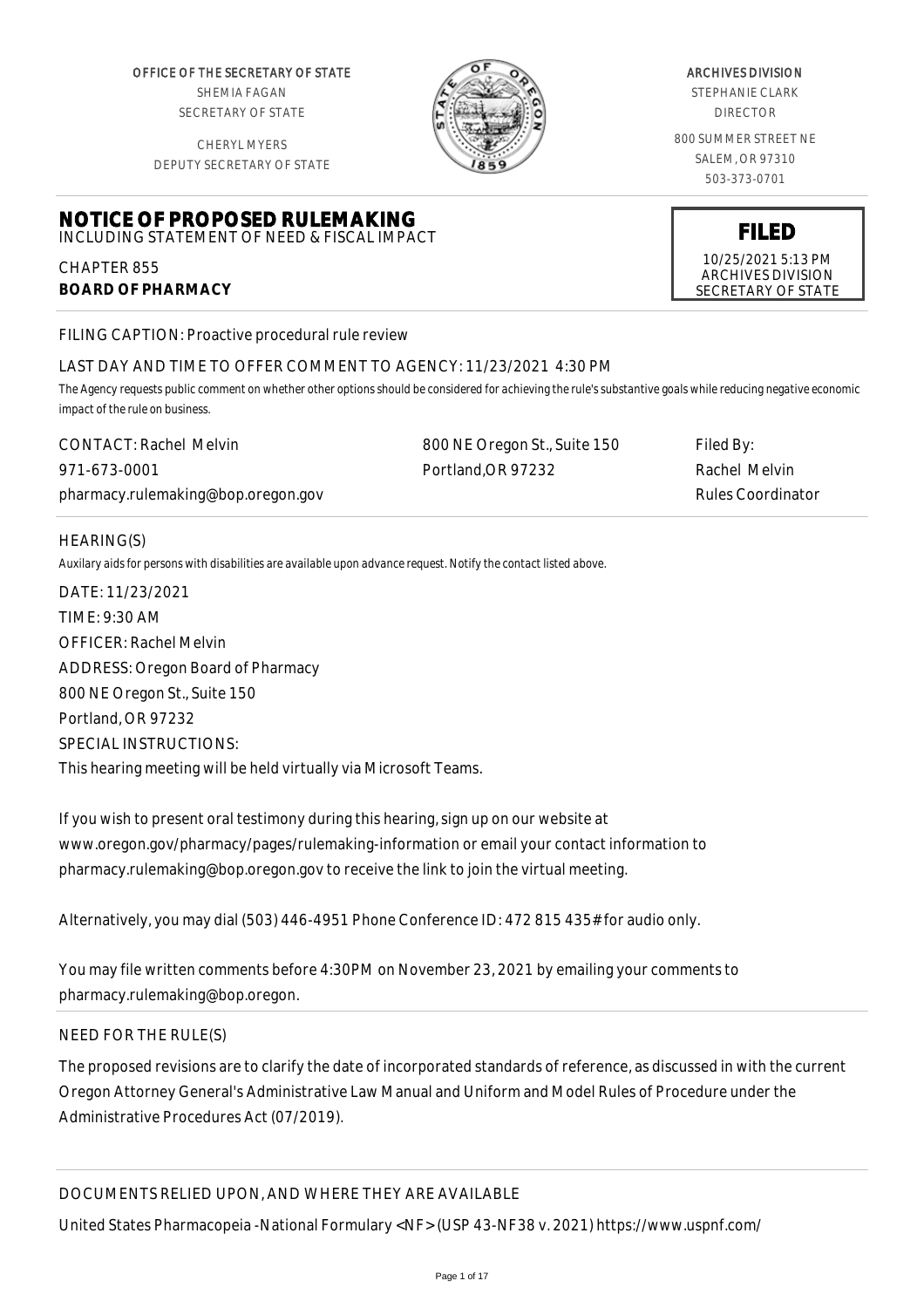Homeopathic Pharmacopoeia of the United States (HPUS) (v. 2021): https://www.hpus.com/Related Federal Statutes/Rules:

Poison Prevention Packaging Act: 16 CFR 1700 (XX/XX/XXXX) Poison Prevention Packaging, 16 CFR 1701 (XX/XX/XXXX) Statements of Policy and Interpretation, and 16 CFR 1702 (XX/XX/XXXX) Petitions for Exemptions from Poison Preventing Packaging Act Requirements; Petition Procedures and Requirements

21 USC 351 (XX/XX/XXXX) Adulterated drugs and devices, 21 USC 352 (XX/XX/XXXX) Misbranded drugs and devices

# 42 USC 262 (XX/XX/XXXX) Regulation of biological products

# FISCAL AND ECONOMIC IMPACT:

Related to 855-041-1080 New Containers- None anticipated.

### COST OF COMPLIANCE:

*(1) Identify any state agencies, units of local government, and members of the public likely to be economically affected by the rule(s). (2) Effect on Small Businesses: (a) Estimate the number and type of small businesses subject to the rule(s); (b) Describe the expected reporting, recordkeeping and administrative activities and cost required to comply with the rule(s); (c) Estimate the cost of professional services, equipment supplies, labor and increased administration required to comply with the rule(s).*

There are no known economic impacts to the Oregon Board of Pharmacy, small businesses or members of the public.

DESCRIBE HOW SMALL BUSINESSES WERE INVOLVED IN THE DEVELOPMENT OF THESE RULE(S):

Small businesses were not involved in the development of proposed revisions to these rules.

# WAS AN ADMINISTRATIVE RULE ADVISORY COMMITTEE CONSULTED? NO IF NOT, WHY NOT?

There is no fiscal impact as a result of the proposed rule changes.

#### RULES PROPOSED:

855-007-0120, 855-041-1001, 855-041-1035, 855-041-1040, 855-041-1080, 855-041-1130, 855-041-1135, 855- 041-1145, 855-041-6270, 855-045-0200, 855-045-0220, 855-045-0240, 855-065-0005

AMEND: 855-007-0120

RULE SUMMARY: Procedural rules revisions to ensure clarity, transparency and promote patient safety.

CHANGES TO RULE:

855-007-0120 Damage to a Pharmacy and Drug Integrity ¶

(1) If a pharmacy prescription department sustains damage, whether by flood or otherwise, the entire drug inventory, including any prescriptions that are awaiting pickup, is unfit for dispensing, shallmust be classified as adulterated and must be destroyed unless, in the pharmacist's professional judgment, any itemdrugs are deemed safe for dispensing pursuant to OAR 855-041-1036. Any incident of this nature must be reported to the Bhoard within three working days.¶

(2) If a pharmacy loses power that affects temperature or humidity controls such that USP standards for the proper storage of drugs havepursuant to OAR 855-041-1036 has been violated, such drugs shallmust be classified as adulterated and may not be dispensed.¶

NOTE: for those drugs labeled for storage at "controlled room temperature," the acceptable range of temperature is 682 to 772F with allowances for brief deviations between 592 to 862F. T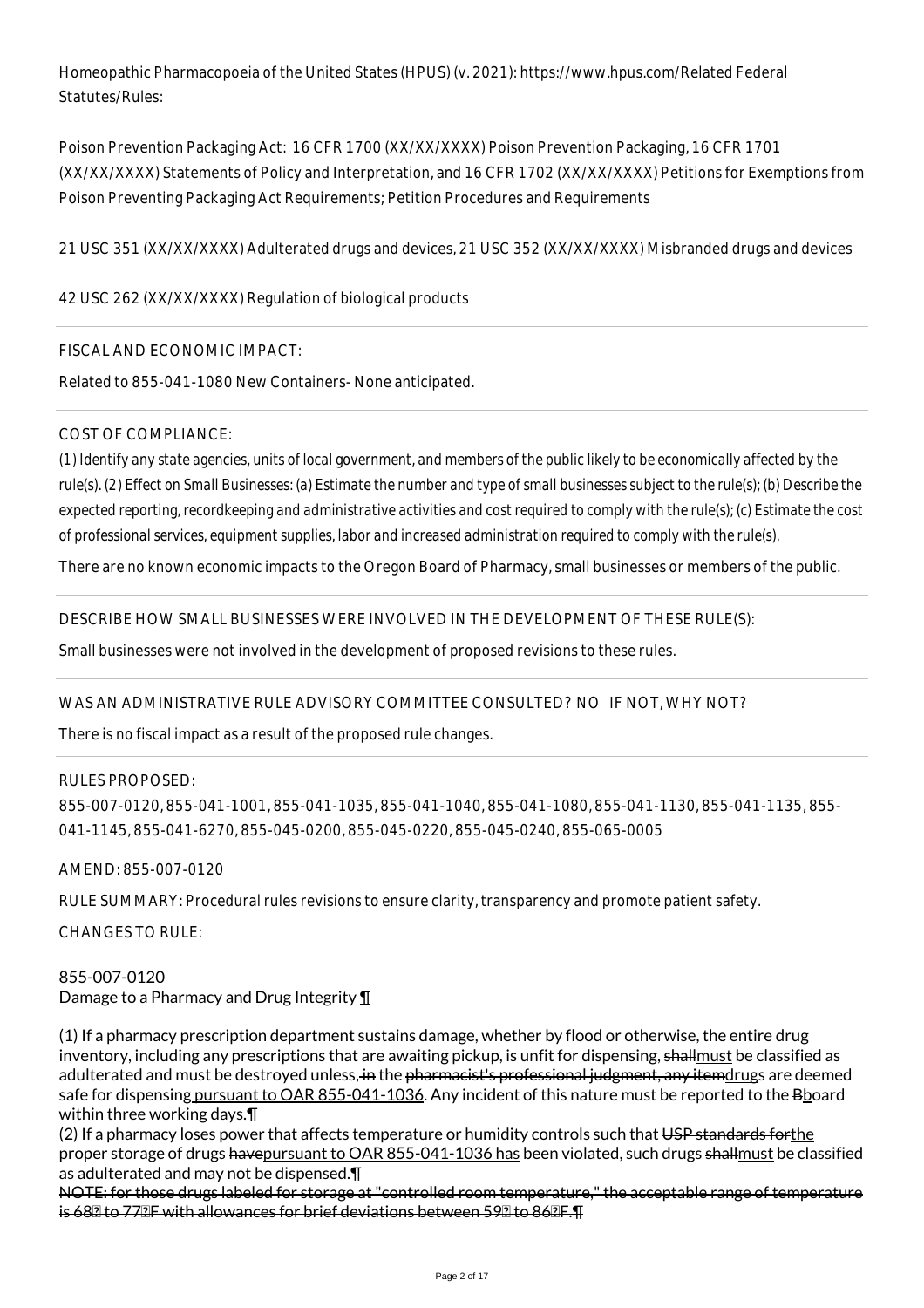(3) Controlled substances damaged, lost or stolen <del>shall<u>must</u> be documented and reported to the DEA and the</del> B<u>b</u>oard on DEA Form 41<u>, DEA Form 106</u> or DEA Form 10<del>6</del>Z as appropriate.¶ (4) A pharmacy that is required to temporarily close or relocate due to an emergency must report this event to the Bboard within three working days.

Statutory/Other Authority: ORS 689.205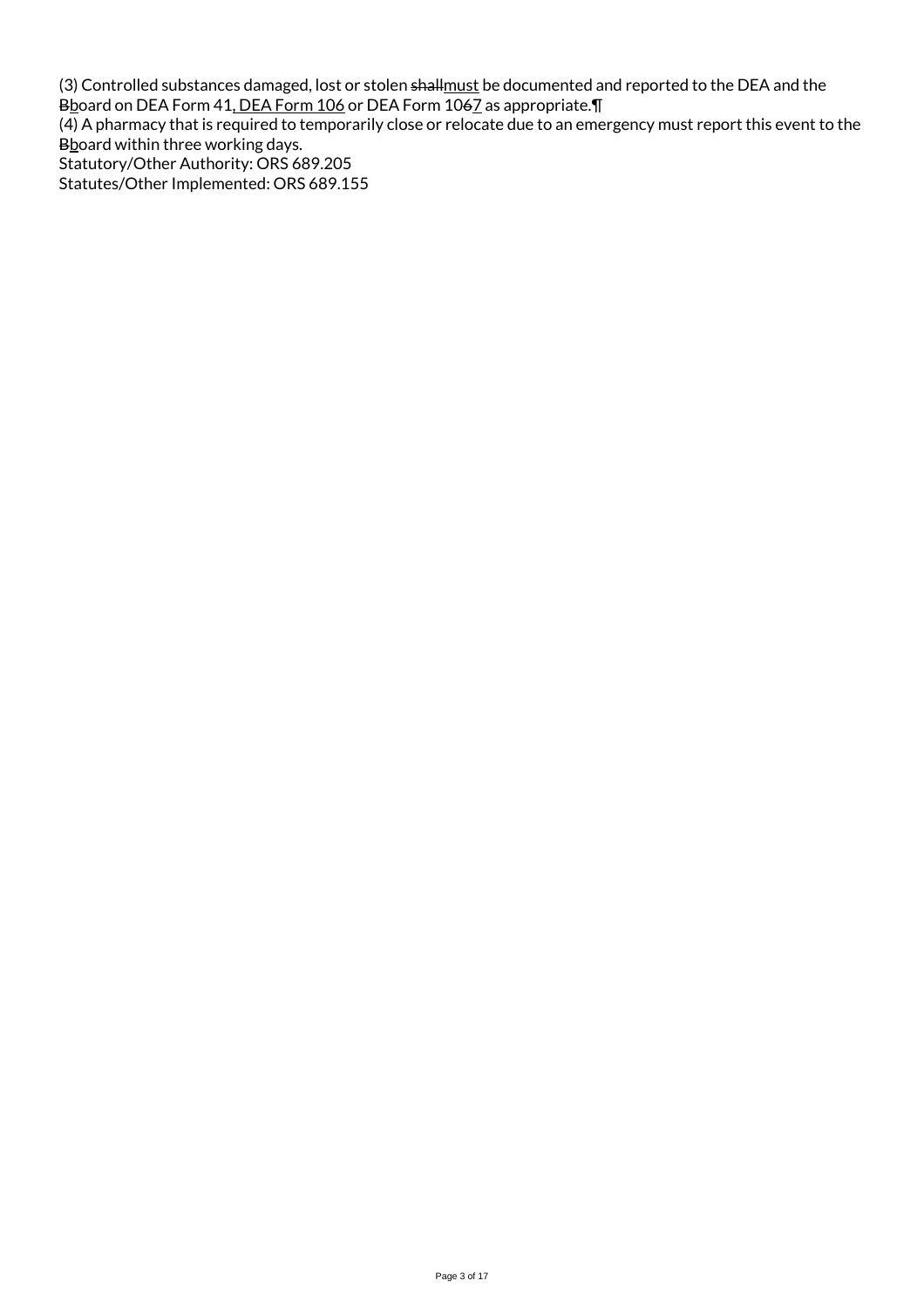RULE SUMMARY: Procedural rules revisions to ensure clarity, transparency and promote patient safety.

CHANGES TO RULE:

### 855-041-1001 Definitions ¶

(1) "Biological product" means, with respect to the prevention, treatment or cure of a disease or condition of human beings, a virus, therapeutic serum, toxin, antitoxin, vaccine, blood, blood component, blood derivative, allergenic product, protein other than a chemically synthesized polypeptide, analogous products or arsphenamine or any other trivalent organic arsenic compound.¶

(2) "Biosimilar product" means a biological product licensed by the United States Food and Drug Administration pursuant to 42 U.S.C.SC 262(k)(3)(A)(i)(XX/XX/XXXX). [

(3)-"Drug room" is a drug storage area registered with the Bboard which is secure and lockable. [1] (4) "Interchangeable" means, in reference to a biological product, that the United States Food and Drug Administration has determined that a biosimilar product meets the safety standards set forth in 42 U.S.C.SC 262(k)(4)(XX/XX/XXXX).¶

(5) "Reference biological product" means the biological product licensed pursuant to 42 U.S.C.SC 262(a) (XX/XX/XXXX) against which a biological product is evaluated in an application submitted to the United States Food and Drug Administration for licensure of a biological product as a biosimilar product or for determination that a biosimilar product is interchangeable.¶

(6) "Repackage" means the act of taking a drug from the container in which it was distributed by the manufacturer and placing it into a different container without further manipulation of the drug.

Statutory/Other Authority: ORS 689.205, ORS 689.522

Statutes/Other Implemented: ORS 689.155 & 342,, ORS 689.522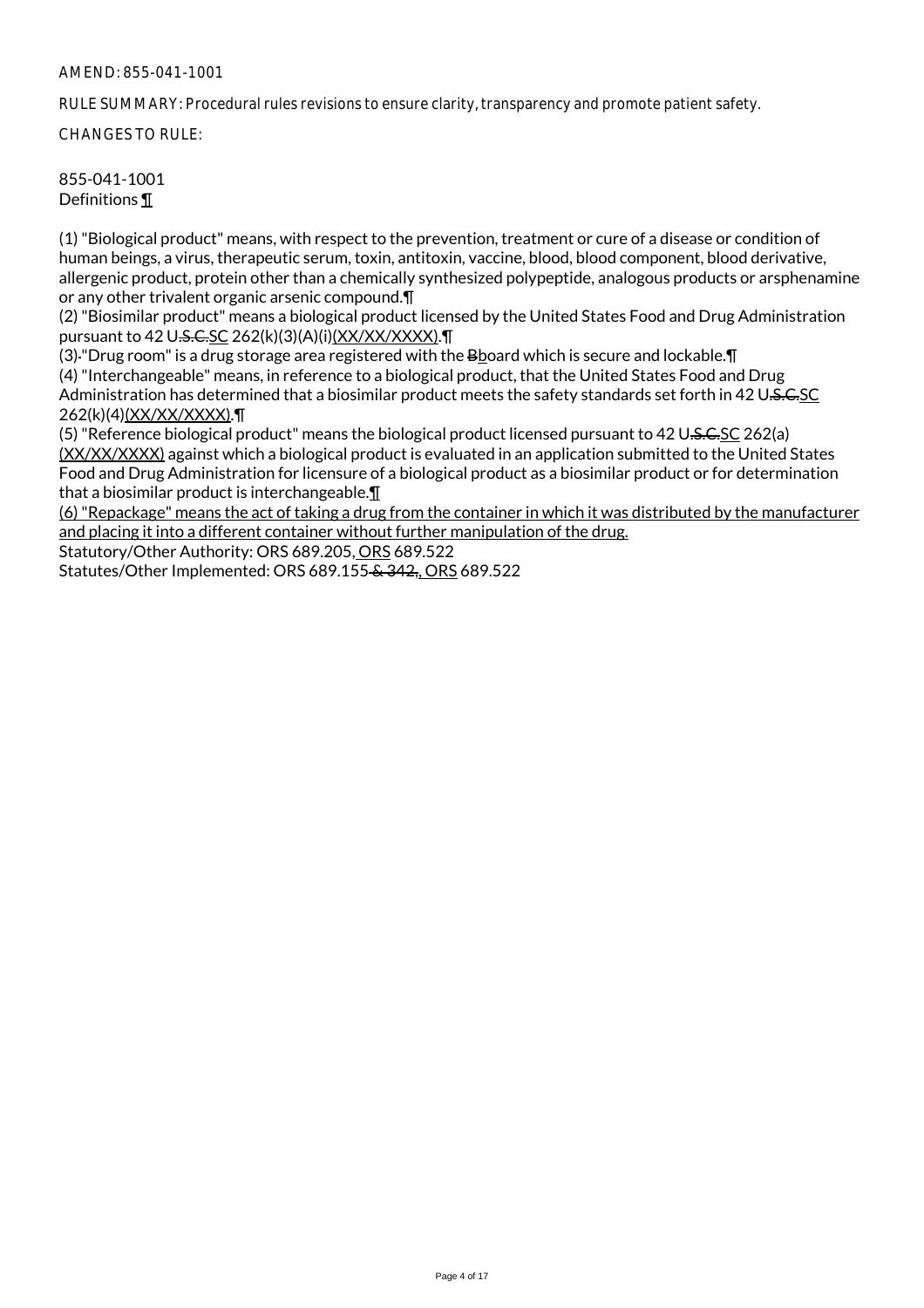RULE SUMMARY: Procedural rules revisions to ensure clarity, transparency and promote patient safety.

CHANGES TO RULE:

# 855-041-1035

Minimum Equipment Requirements (Both Retail and Institutional Drug Outlets) \[

The minimum equipment requirement to open and operate a retail drug outlet and institutional drug outlet in the state of Oregon shall consist of not less than(1) Each retail drug outlet and institutional drug outlet must have the following:¶

(1a) The most current issue of at least one pharmaceutical reference with current, properly filed supplements and updates appropriate to and based on the standards of practice for the setting. Appropriate and current pharmaceutical references (e.g. pharmacology, injectables, and veterinary drugs) based on services offered by the outlet;¶

(2b) Current and properly filed Oregon Revised Statutes, Chapters 689, and 475; current and properly filed Oregon Administrative Rules, chapter 855; and a minimum of three years of the Board of Pharmacy quarterly newsletters maintainAppropriate and current Oregon Revised Statutes, Oregon Administrative Rules, United States Code, Code of Federal Regulations, standards adopted by reference (e.g. USP) based on services offered by the outlet and a minimum of three years of the Board of Pharmacy quarterly newsletters;¶

(c) Access to appropriate electronic reporting databases (e.g. PDMP, NPLEx, OHA ALERT-IIS) based ion house or other readily retrievable means.the services offered by the outlet;¶

(d) Appropriate equipment to maintain the proper storage of drugs;¶

(3e) Official Poison and Exempt NarcoticAppropriate equipment and supplies as required by Oregon Regvister if poisons and exempt narcotics are sold or distributed.¶

(4) Suitable refrigeration.ed Statutes, Oregon Administrative Rules, United States Code, Code of Federal Regulations, and standards adopted by reference (e.g. USP) based on services offered by the outlet; [I]  $(5f)$  A sink with running hot and cold water.;  $\P$ 

(6g) Equipment and supplies appropriate to and based on the standards of practice for the setting as determined by the Pharmacy and Pharmacist-in-Charge.¶

(7) Failure to have and useSignage in a location easily seen by the public where prescriptions are dispensed or administered: ¶

(A) Stating "This pharmacy may be able to substitute a less expensive drug which is therapeutically equipmvalent necessary to your practice setto the one prescribed by your doctor unless you do not approve." The printing constitu this sign must be in block letters unprofessional conduct for purposes of ORS 689.405(1)(a).¶ (8) If an outlet files original prescriptions electronically, then the outlet must have a computer and software capable of storing and accessing electronically filed original prescriptions. ¶

(9) Anot less than one inch in height. ¶

(B) Providing notification in each of the languages required in OAR 855-041-1132 of the right to free, competent oral interpretation and translation services, including translated prescription labels, for patients who are of limited English proficiency, in compliance with federal and state regulations if the pharmacy that dispenses prescriptions for a patient's self-administration must post signage to provide notification of the right to free, competent oral interpretation and translati;¶

(C) Providing notification by posting a closed sign at the entrances stating the hours of the pharmacy's operation when a pharmacist is not in attendance if the pharmacy operates as a double set-up pharmacy per OAR 855-041- 2100; and¶

(D) Providing written notice in a conspicuous manner that naloxone and the necessary medical supplies to administer naloxone are available at the pharmacy if naloxone services for patients who are of limited English proficiency, in compliance with federal and state regulationsare provided by the pharmacy per OAR 855-041-2340.¶

(h) Additional equipment and supplies that are determined as necessary by the Pharmacy or Pharmacist-in-Charge.<sup>¶</sup>

(2) Failure to have, use and maintain required equipment constitutes unprofessional conduct under ORS 689.405(1)(a).

Statutory/Other Authority: ORS 689.205

Statutes/Other Implemented: ORS 689.508, ORS 689.155, ORS 689.515, ORS 689.564, ORS 689.686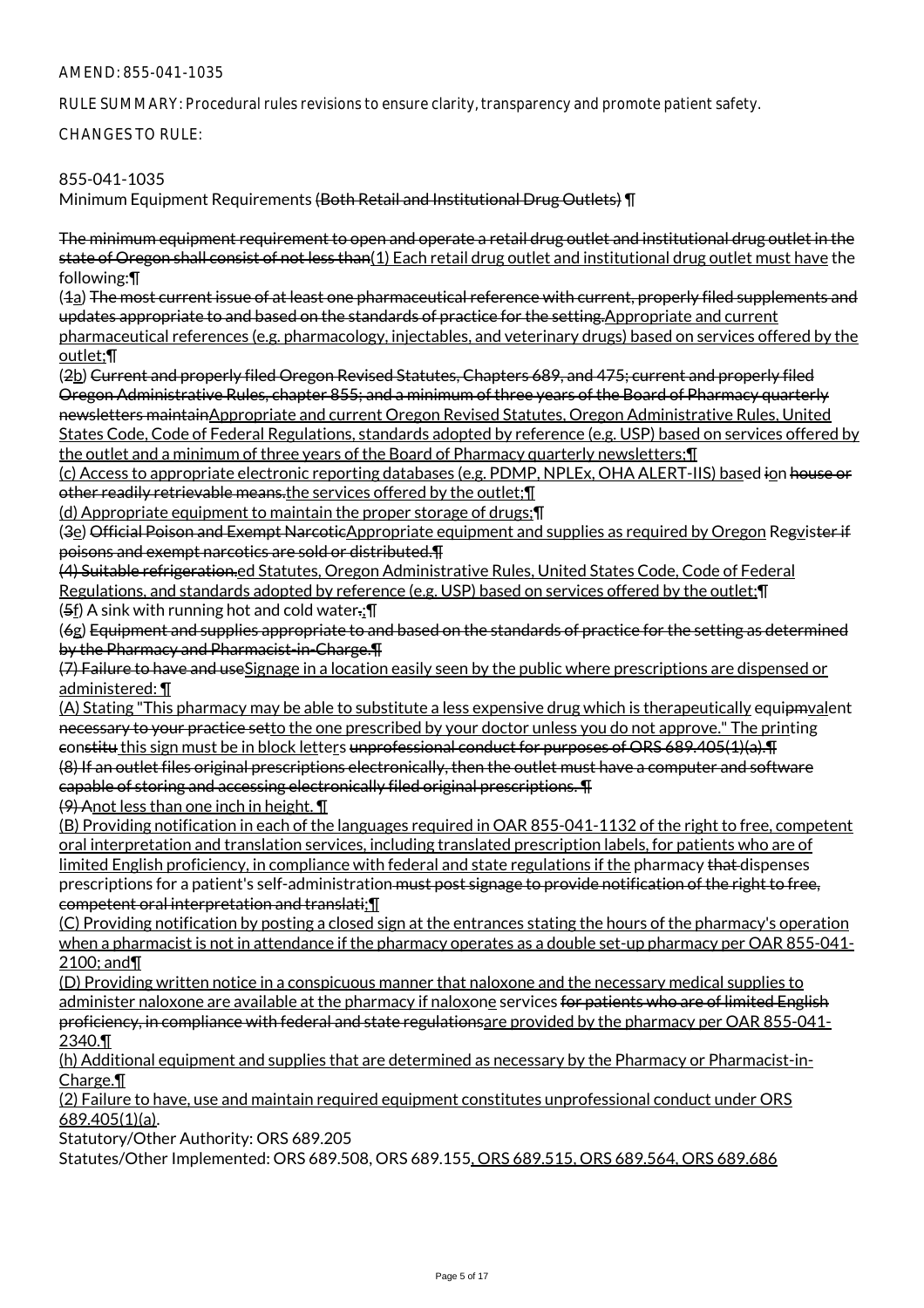RULE SUMMARY: Procedural rules revisions to ensure clarity, transparency and promote patient safety.

CHANGES TO RULE:

#### 855-041-1040 Drug Outlet Procedures ¶

Each drug outlet is accountable for establishing, maintaining, and enforcing their written procedures for:¶ (1) Securing their legend drugs and the area in which they are prepared, compounded, stored or repackaged;¶ (2) Performing mandatory prospective drug utilization reviews; on all prescriptions both new and refilled;¶ (3) Verifying the accuracy of all completed prescriptions and medical orders before they leave the pharmacy's secured legend area;¶

(4) Documenting the identification of the pharmacist responsible for the verification of each dispensed medication;¶

(5) Ensuring the delivery of each completed prescription to the correct party;¶

(6) Providing appropriate confidential professional advice concerning medications to patients or their agents;¶

(7) Prescribing services and maintenance of records for prescribing pharmacist;¶

(8) Ensuring that all who work in the pharmacy are appropriately licensed and adequately trained to perform their duties;¶

(9) Establishing and maintaining a Continuous Quality Assurance Program; and II

(10) Providing oral interpretation and translation services for any patient who is of limited English proficiency, and prescription readers for a visually impaired patient as required by OAR 855-041-1131 and OAR 855-041-1132; and¶

(11) Ensuring drugs are stored as required by OAR 855-041-1036.

Statutory/Other Authority: ORS 689.205

Statutes/Other Implemented: ORS 689.151, ORS 689.155, ORS 689.508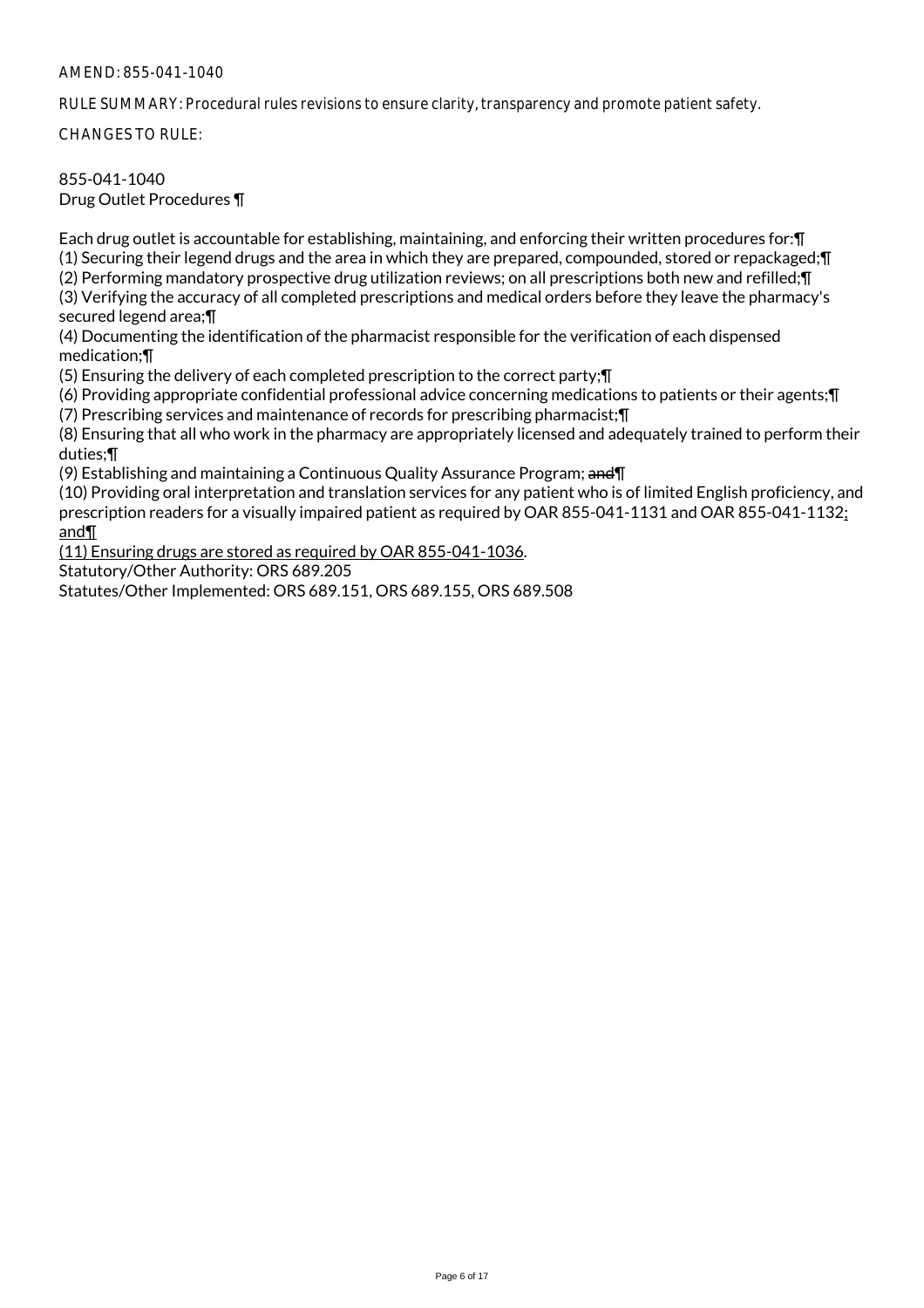RULE SUMMARY: Procedural rules revisions to ensure clarity, transparency and promote patient safety.

CHANGES TO RULE:

# 855-041-1080

Pharmacy Registration (Both Retail and Institutional Drug Outlets) ¶

(1) Pharmacies shallmust be registered as either retail drug outlets or institutional drug outlets or both.¶ (2) An application for registration of a new pharmacy shallmust be accompanied by a floor plan drawn to scale and shallmust be approved by the Bboard prior to opening. I

(3) The application shallmust specify the location of the pharmacy and shallmust indicate the owner, trustee, receiver, or other person applying for the registration. When an applicant is not the owner of the pharmacy, the application shallmust indicate the owner and the applicant's affiliation with the owner: [1]

(a) If the owner is a partnership or other multiple owner, the names of the partners or persons holding the five largest interests shallmust be indicated on the application; [1]

(b) If the owner is a corporation, the name filed shallmust be the same as filed with the Corporation CommissionerSecretary of State. The name of the corporation, the names of the corporation officers and the names of the stockholders who own the five largest interests shallmust be indicated on the application. In (4) Upon request by the Bboard, the applicant shallmust furnish such information as required by the Bboard regarding the partners, stockholders, or other persons not named in the application.¶

(5) The application shall must also identify any person who has incidents of ownership in the pharmacy who also has financial interest in any long-term care facility as defined in ORS 442.015.¶

(6) A certificate of registration will be issued upon  $B$  board approval of the application.  $\P$ 

(7) All registration renewal applications shallmust be accompanied by the annual fee and shallmust contain the same information required in sections (3) and (4) of this rule.

(8) The initial and annual registration fee for pharmacies is set out in division 110 of this chapterOAR 855-110.¶ (9) Pharmacy registration expires March 31, annually. If the annual registration fee referred to in Division 110 of this ChapterOAR 855-110 is not paid by March 31 of the current year, a delinquent late fee as set out in Division 110 of this Chapter shallOAR 855-110 must be included with the application for registration renewal.¶

(10) The registration is not transferable and the registration fee cannot be prorated.¶

(11) A change of ownership requires the approval of the Bboard and new certificate of registration. Application shallmust be on a form supplied by the Bboard.¶

(12) A change of ownership includes any change in the legal form of the business including additions or deletions of partners.¶

(13) Applicants for change in ownership shallmust provide the Bboard with the information required in sections (3), (4), and (5) of this rule.¶

(14) A change of ownership shall must be reported to the Bboard within 15 days prior tof the occurrence. $\P$ 

(15) No pharmacy shallmay be operated until a certificate of registration has been issued to the pharmacy by the Bboard.

Statutory/Other Authority: ORS 475.035, ORS 689.205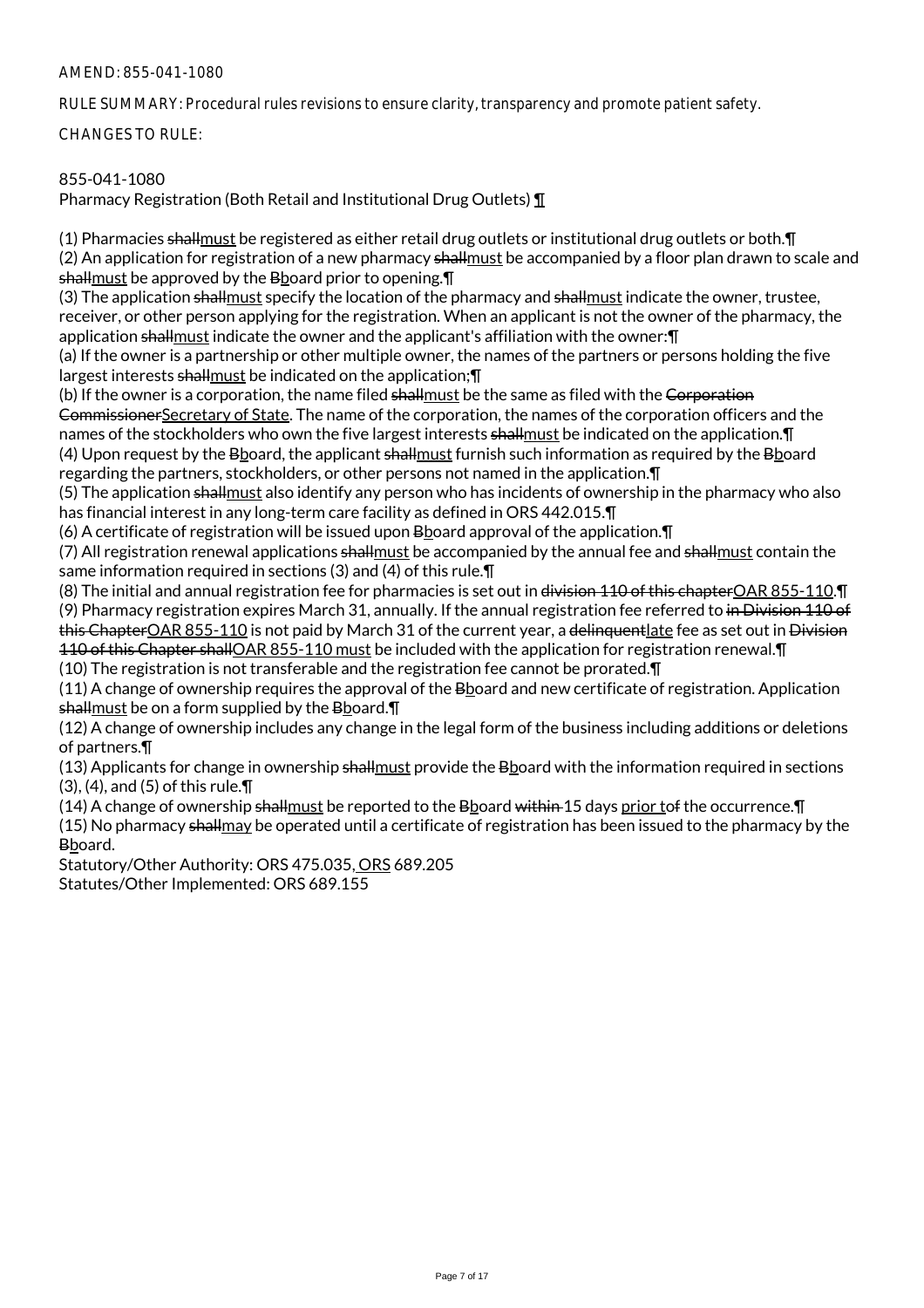RULE SUMMARY: Procedural rules revisions to ensure clarity, transparency and promote patient safety.

CHANGES TO RULE:

# 855-041-1130

Retail Drug Outlet Pharmacy Prescription Labeling ¶

(1) Prescriptions must be labeled with the following information:¶

(a1) Name, address and telephone number of the pharmacy;¶

(b2) Date of fill;¶

 $(e_3)$  Identifying number; $\P$ 

(d4) Name of patient;¶

(e5) Name of drug, strength, and quantity dispensed; when a generic name is used, the label must also contain the identifier of the manufacturer or distributor;¶

(f6) Directions for use by the patient;¶

(g7) Name of practitioner;¶

(h8) Required precautionary information regarding controlled substances;¶

(i9) Such other and further accessory cautionary information as required for patient safety;¶

(j10) An expiration date after which the patient should not use the drug or medicine. Expiration dates on prescriptions must be the same as that on the original container unless, in the pharmacist's professional judgment, a shorter expirationor one year from the date the drug was originally dispensed and placed in the new container, whichever date is wearrantedlier. Any drug beaexpiring an expiration date shall not be dispensed beyond the said expiration date of the drug; and¶

(kbefore the expected length of time for course of therapy must not be dispensed;¶

(11) Any dispensed prescription medication, other than those in unit dose or unit of use packaging, shallmust be labeled with its physical description, including any identification code that may appear on tablets and capsules.  $\text{F}$ (l) Upon written request and for good cause, the Board may waive any of the requirements of this rule. A waiver granted under this section shall only be effective when it is issued by the Board in writing.

Statutory/Other Authority: ORS 689.205

Statutes/Other Implemented: ORS 689.505, ORS 689.515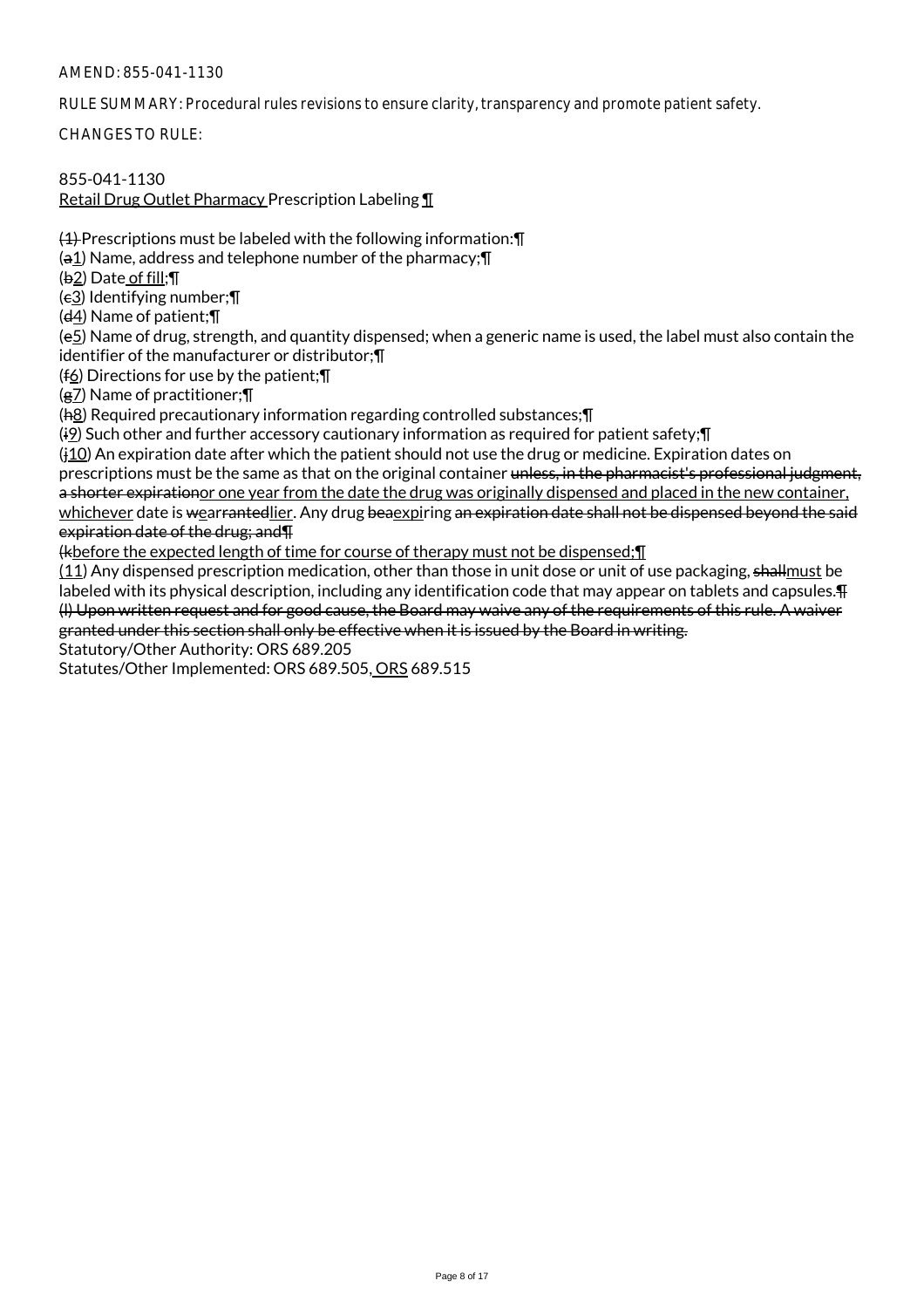RULE SUMMARY: Procedural rules revisions to ensure clarity, transparency and promote patient safety.

CHANGES TO RULE:

# 855-041-1135

Defines Labeling and Container Requirements for Repackaged Drugs ¶

(1) Drugs prepackaged bEach pharmacy record keeping system must identify all pharmacy for later own use dispensing on prescription shall be in a container meeting USP standards and personnel involved in repackaging including the pharmacist who verified the repackaged drug.¶

(2) A single oral solid drug product repackaged by a pharmacy into unit-dose packaging must:¶

(a) Utilize a unit-dose container-closure system that meets the testing requirements under USP <671>

Containers-Performance Testing (12/01/2020) for either Class A or Class B containers and meets or exceeds the original container's specification for light resistance; ¶

(b) Be labeled to identify at a minimum:¶

(aA) Brand name, or generic name and manufacturer;;¶

(B) Strength;¶

(C) Manufacturer and lot number or an internal pharmacy code that references manufacturer and lot number; and¶

(bD) Strength: Expiration date. The expiration date used for the repackaged product must not exceed: **[1]** (ci) Lot number;¶

(d) Manufacturer's expiration date, or any earlier date which, in the pharmacist's professional judgment, is prefer6 months from the date of repackaging; or ¶

(ii) The manufacturer's expiration date; or ¶

(iii) 25% of the time between the date of repackaging and the expiration date shown on the manufacturer's bulk article container of the drug being repackaged, whichever is earlier.¶

(3) A single oral solid drug product repackaged by a pharmacy into multiple-unit packaging must:¶

(a) Utilize an equivalent container-closure system that is at least as protective as, or more protective than, the

original system, complies with criteria established for equivalency and meets or exceeds the original container's specification for light resistance; ¶

(b) Be labele.d to identify at a minimum:¶

(2A) An internal control number which references manufacturer and lot number may be utilizedBrand name or generic name;¶

(B) Strength;¶

(C) Manufacturer and lot number or an internal pharmacy code that references manufacturer and lot number; and¶

(D) Expiration date. The expiration date used for the repackaged product must not exceed the manufacturer's expiration date or one year from the date the drug was placed in the new container, whichever date is earlier. Statutory/Other Authority: ORS 689.205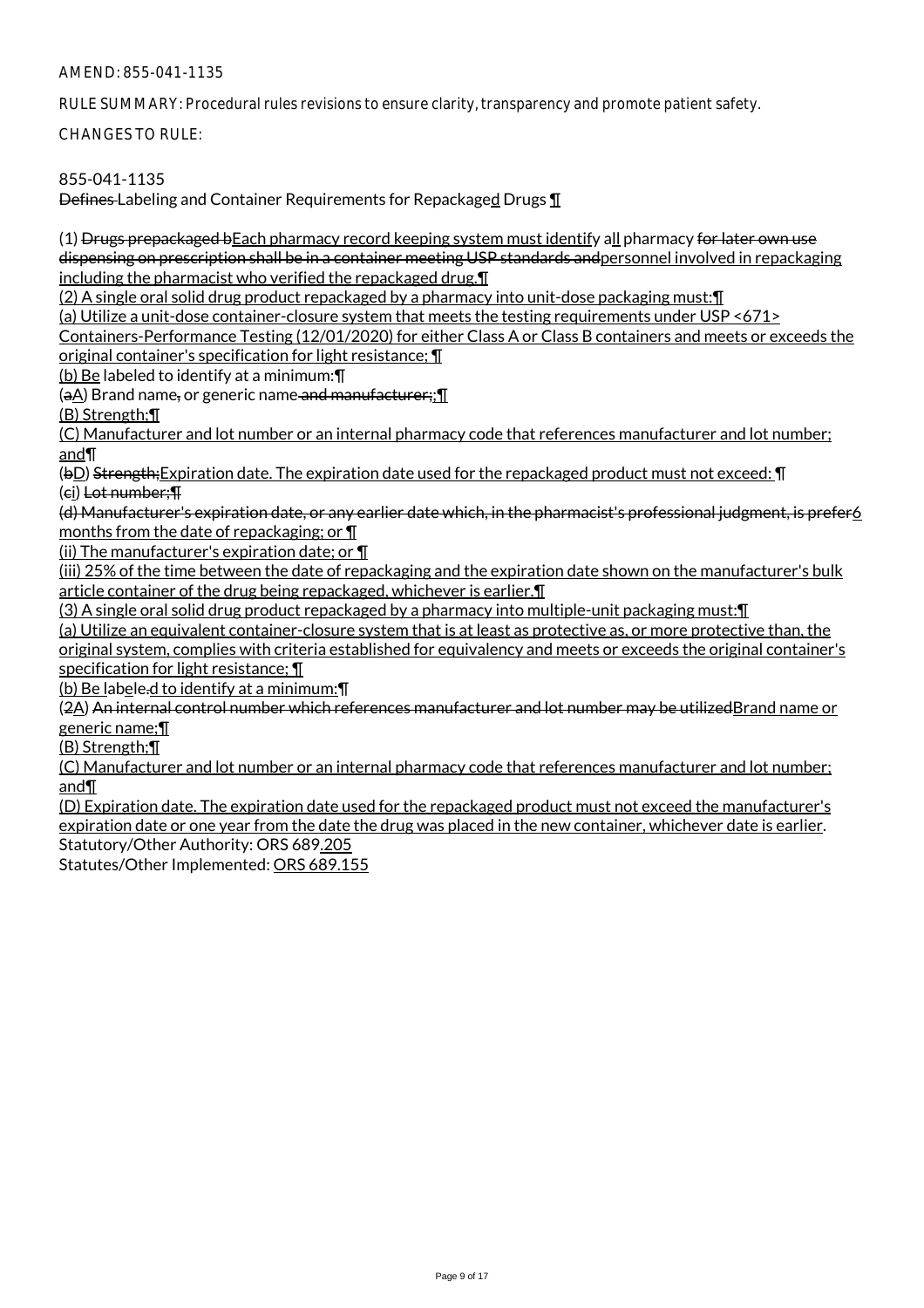RULE SUMMARY: Procedural rules revisions to ensure clarity, transparency and promote patient safety.

CHANGES TO RULE:

855-041-1145 New Containers ¶

In filling the original prescriptions, nothing but new containers Each pharmacy be used. A patient's original container may be refilled if clean and the label is legible and up-to-date. Themust dispense a drug in a new container sthallt complyies with the current provisions of the Federal Consumer Packaging Act (Public Law 91-601, 91st Congress, S. 2162) and rules or regulations adopted thereunder. It must also conform with the current United States Pharmacopoeia/National Formulary monographs for preservation, packaging, storage and labelingPoison Prevention Packaging Act in 16 CFR 1700 (XX/XX/XXXX), 16 CFR 1701 (XX/XX/XXXX), and 16 CFR 1702 (XX/XX/XXXX).¶ [Publications: Publications referenced are available from the agency.] Statutory/Other Authority: ORS 689.205 Statutes/Other Implemented: ORS 689.155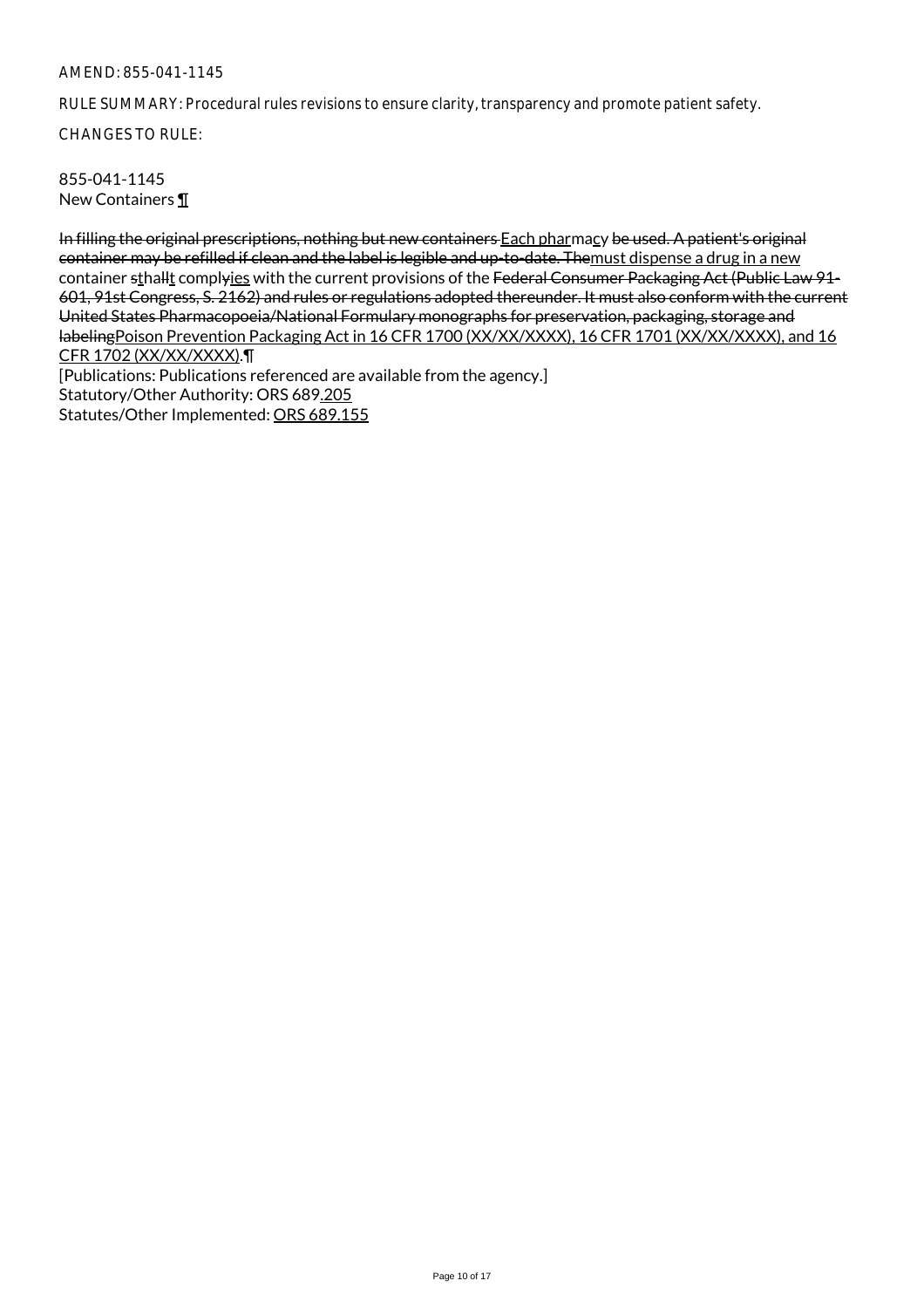RULE SUMMARY: Procedural rules revisions to ensure clarity, transparency and promote patient safety.

CHANGES TO RULE:

# 855-041-6270

Institutional Drug Outlet Pharmacy Prescription Labeling ¶

(1) Each pharmacy record keeping system must identify and documentll pharmacy personnel involved in the repackaging including the pharmacist who verifiesd the repackaged drug.¶

(2) Each pre-packe<del>d drug, including a unit-dosaged</del> drug, prepared by the pharmacy and intended for use within the facility shallmust be in an appropriate container with a label that containmeets the requirements of OAR 855-041-1135 and includes:¶

(a) The brand or generic name and expiration date;¶

(b) The manufacturer and lot number, or an internal pharmacy code that references manufacturer and lot number;¶

(c) The strength of the drug.¶

(3) In-patient: Each drug dispensed to an in-patient other than in a unit-dose or manufacturer's unit-of-use packaging must be labeled with the following information:¶

(a) Name and location of patient;¶

(b) Name and strength of drug;¶

(c) Route of administration, when necessary for clarification;¶

(d) Manufacturer and lot number, or internal pharmacy code;¶

(e) Auxiliary labels as needed, and¶

(f) Expiration date.¶

(4) A drug that is to be sent with the patient upon discharge must be labeled in accordance with ORS 689.505(5) and other rules in this Division. Drug counseling information must be provided to the patient or patient's agent.¶ (5) A label for an outpatient prescription must comply with ORS 689.505(5) and other rules in this Division.¶

(6) New bar coding or electronic label:provided for outpatient use must be dispensed by a retail drug outlet.¶ (5) When a new barcode or electronic label is used to identify a drug the pharmacist must verify and document the accuracy of the identification with all electronic verification systems prior to distribution.¶

 $(76)$  Whenever a drug is added to a parenteral solution under the direct supervision of a pharmacist, the

admixture must be labeled with a distinctive supplementary label that contains.

(a) The nincludes the:¶

(a) Name, quantity and concentration of the drug added and the primary solution;¶

(b) The dDate and time of addition;¶

 $(c)$  The eExpiration date; $\P$ 

(d) The sScheduled time for administration;¶

 $(e)$  The ilnfusion rate, when applicable;  $\P$ 

(f) The nName or initials of person performing admixture; $\P$ 

 $(g)$  The ildentification of the pharmacy where the admixture was performed; and  $\P$ 

(h) The nName or initials of the verifying pharmacist.¶

(87) The label applied at a secondary storage or remote storage area by a nurse or physician must include: the patient name or patient identifier, quantity and concentration of the drug added and the primary IV solution; the date and time of addition and the initials of the nurse or physician adding the drug.

Statutory/Other Authority: ORS 689.205

Statutes/Other Implemented: ORS 689.155, ORS 689.505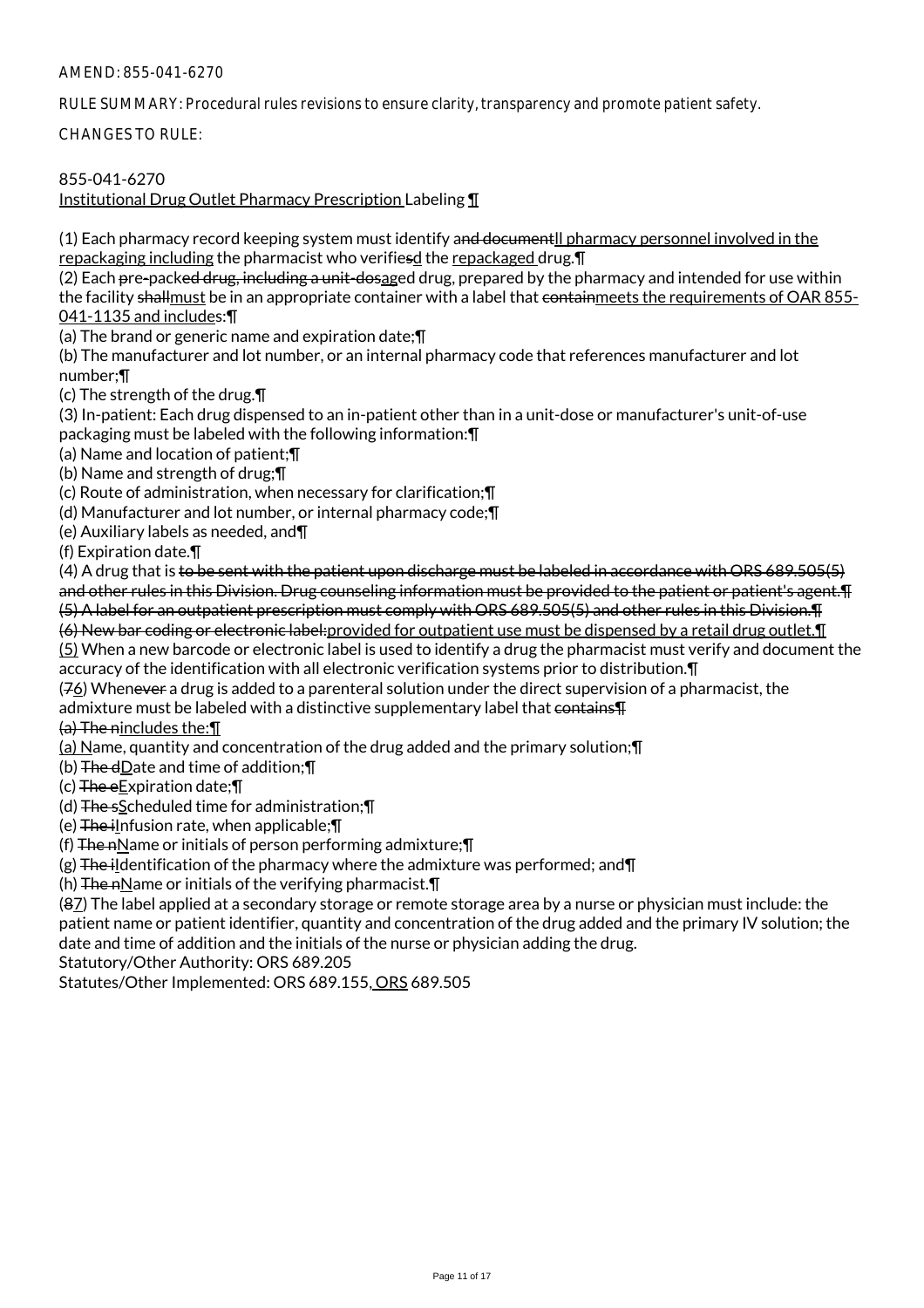RULE SUMMARY: Procedural rules revisions to ensure clarity, transparency and promote patient safety.

CHANGES TO RULE:

855-045-0200 Application ¶

(1) Any person, including any business entity, located in or outside Oregon that engages in the practice of compounding a drug for use or distribution in Oregon shallmust register with the Bboard as a drug outlet and comply with Bboard regulations.¶

(2) These rules apply to sterile and non-sterile compounding of a drug.¶

(3) All drug compounding must adhere to standards of the current edition of the United States Pharmacopeia Chapters 795 (USP <795>), 797 (USP <797>) and 800 (USP <800>), as well as all Chapters of USP and USP-NF related to the compounding practices at any location. This includes, but is not limited to Chapters 7, 71, 85, 151, 659, 731, 823, 825, 1072, 1116, 1160, 1163, 1211 and 1229.5(USP) and the National Formulary (NF) including:¶ (a) USP <795> Pharmaceutical Compounding - Non-Sterile Preparations (05/01/2020 v. 2014);¶

(b) USP <797> Pharmaceutical Compounding - Sterile Preparations (05/01/2020 v.2008);¶

(c) USP <800> Hazardous Drugs - Handling in Healthcare Settings (07/01/2020 v. 2020);¶

(d) USP <825> Radiopharmaceuticals - Preparation, Compounding, Dispensing, and Repackaging (12/01/2020 v. 2020); and¶

(e) All Chapters of USP and USP-NF related to the compounding practices at any location. This includes, but is not limited to Chapters 7 (05/01/2020), 51 (05/01/2018), 71 (2013), 85 (05/01/2018), 151 (05/01/2017), 659 (04/01/2021), 660 (05/01/2015), 671 (12/01/2020), 695 (2013), 731 (11/01/2020), 821 (05/01/2017), 823 (2013), 1066 (08/01/2015), 1072 (2013), 1116 (2013), 1151 (05/01/2021), 1160 (12/01/2020), 1163 (12/01/2020), 1176 (05/01/2019), 1191 (05/01/2018), 1211 (03/01/2019), 1229.5 (08/01/2016), 1231 (08/01/2018), and 1821 (05/01/2017). Statutory/Other Authority: ORS 689.205 Statutes/Other Implemented: ORS 689.155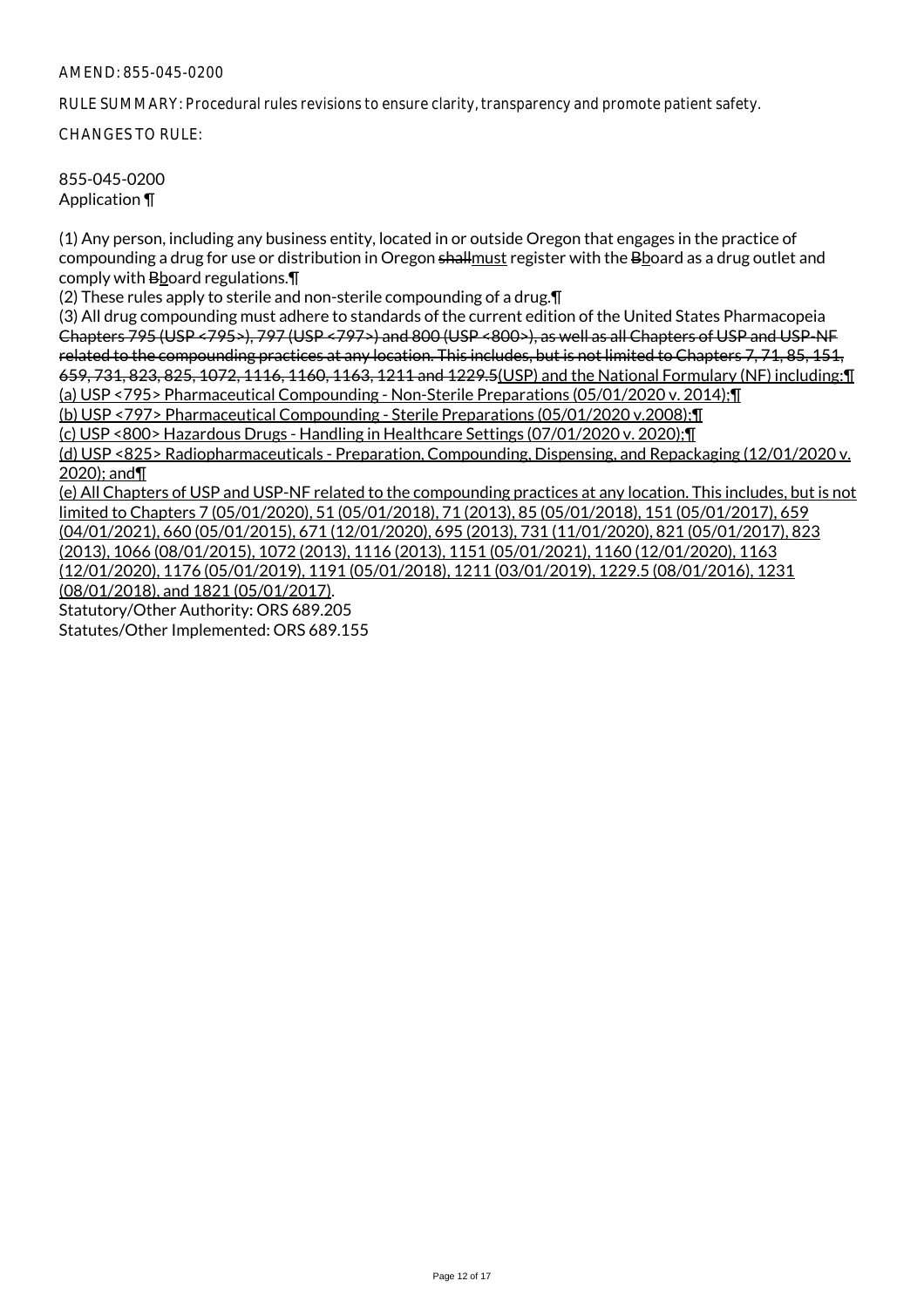RULE SUMMARY: Procedural rules revisions to ensure clarity, transparency and promote patient safety.

CHANGES TO RULE:

# 855-045-0220

Personnel and Responsibilities ¶

(1) All personnel who prepare and supervise the preparation of a compound must complete appropriate training and be capable and qualified to perform assigned duties.¶

(2) The Pharmacist-in-Charge (PIC) and the drug outlet shall must establish, maintain and enforce policies and procedures in accordance with the standards in USP Chaptersrequired in OAR 855-045-0200(3) for all aspects of the compounding operation according to the type of compounding performed and shallmust include written procedures for:¶

(a) Personnel qualifications, to include training, evaluation and requalification;¶

(b) Hand hygiene;¶

(c) Garbing;¶

(d) Engineering and environmental controls, to include equipment certification and calibration, air and surface sampling, and viable particles;¶

(e) Cleaning activities, to include sanitizing and disinfecting, including those compounding personnel and other staff responsible for cleaning;¶

(f) Components, to include selection, handling, and storage;¶

(g) Creating master formulation records, with documented pharmacist approval;¶

(h) Creating compounding records;¶

(i) Establishing beyond-use dates (BUDs);¶

(j) Continuous quality assurance program and quality controls, to include release testing, end-product evaluation, and quantitative/qualitative testing;¶

(k) Completed compounded preparations, to include handling, packaging, storage and transport;¶

(l) Adverse event reporting process and recall procedure. The recall procedure must include notification to the Bboard within 10 working days in the event of a patient-level recall of a compounded drug.

Statutory/Other Authority: ORS 689.205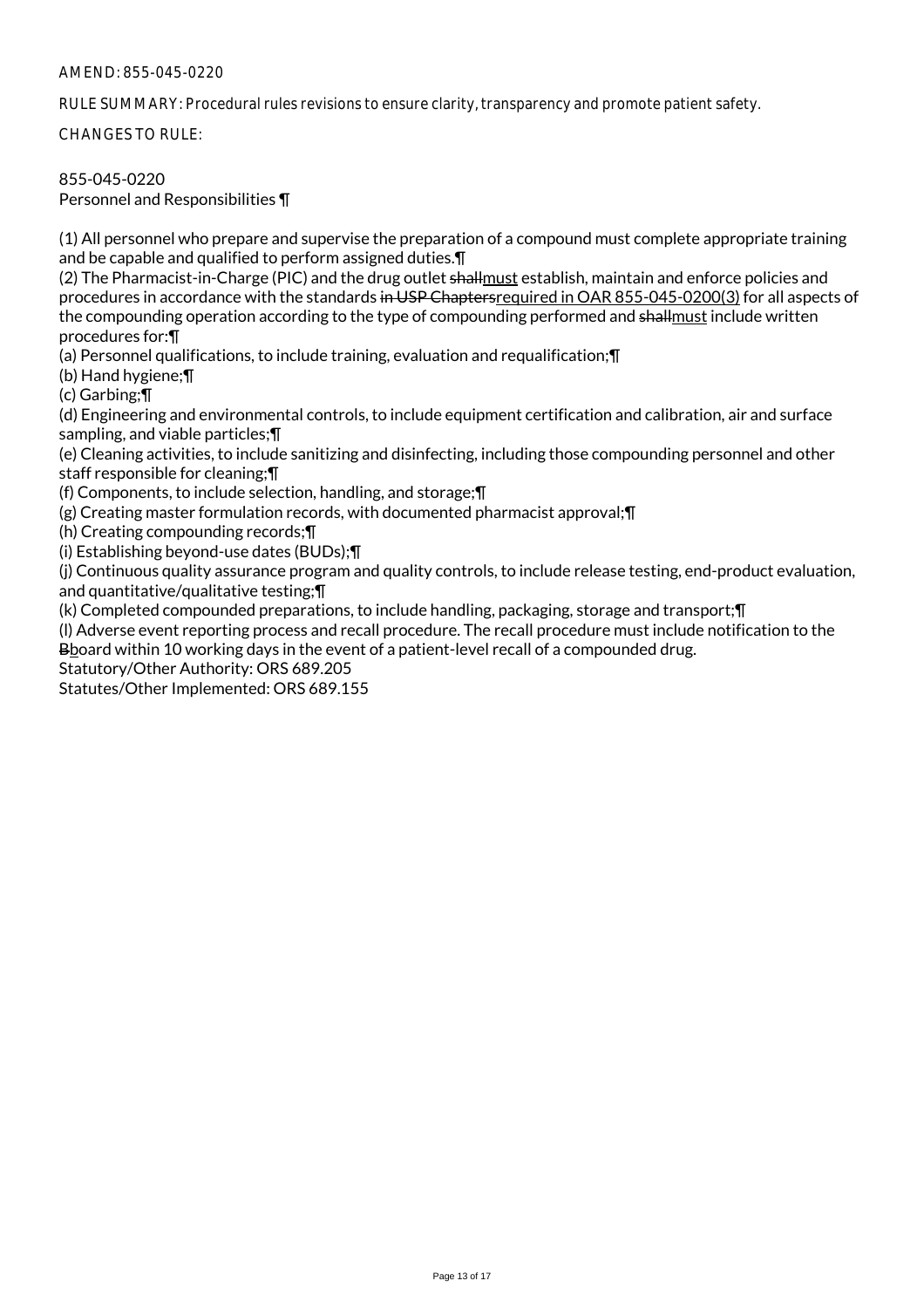RULE SUMMARY: Procedural rules revisions to ensure clarity, transparency and promote patient safety.

CHANGES TO RULE:

#### 855-045-0240 Labeling of Compounded Drugs ¶

In addition to the labeling requirements specified in Division OAR 855-041, the label of a compounded drug dispensed or distributed must contain the following, at a minimum:¶

(1) The generic or official name of each active ingredient;¶

(2) The strength or concentration of each active ingredient, to include primary solution for a sterile parenteral preparation;¶

(3) The dosage form and route of administration;¶

(4) Rate of infusion, for a sterile parenteral preparation;¶

(5) The total quantity of the drug product;¶

(6) A beyond-use date (BUD), compliant with current USP standardsstandards required in OAR 855-045-0200(3); and¶

(7) Handling, storage or drug specific instructions, cautionary information, and warnings as necessary or appropriate for proper use and patient safety.

Statutory/Other Authority: ORS 689.205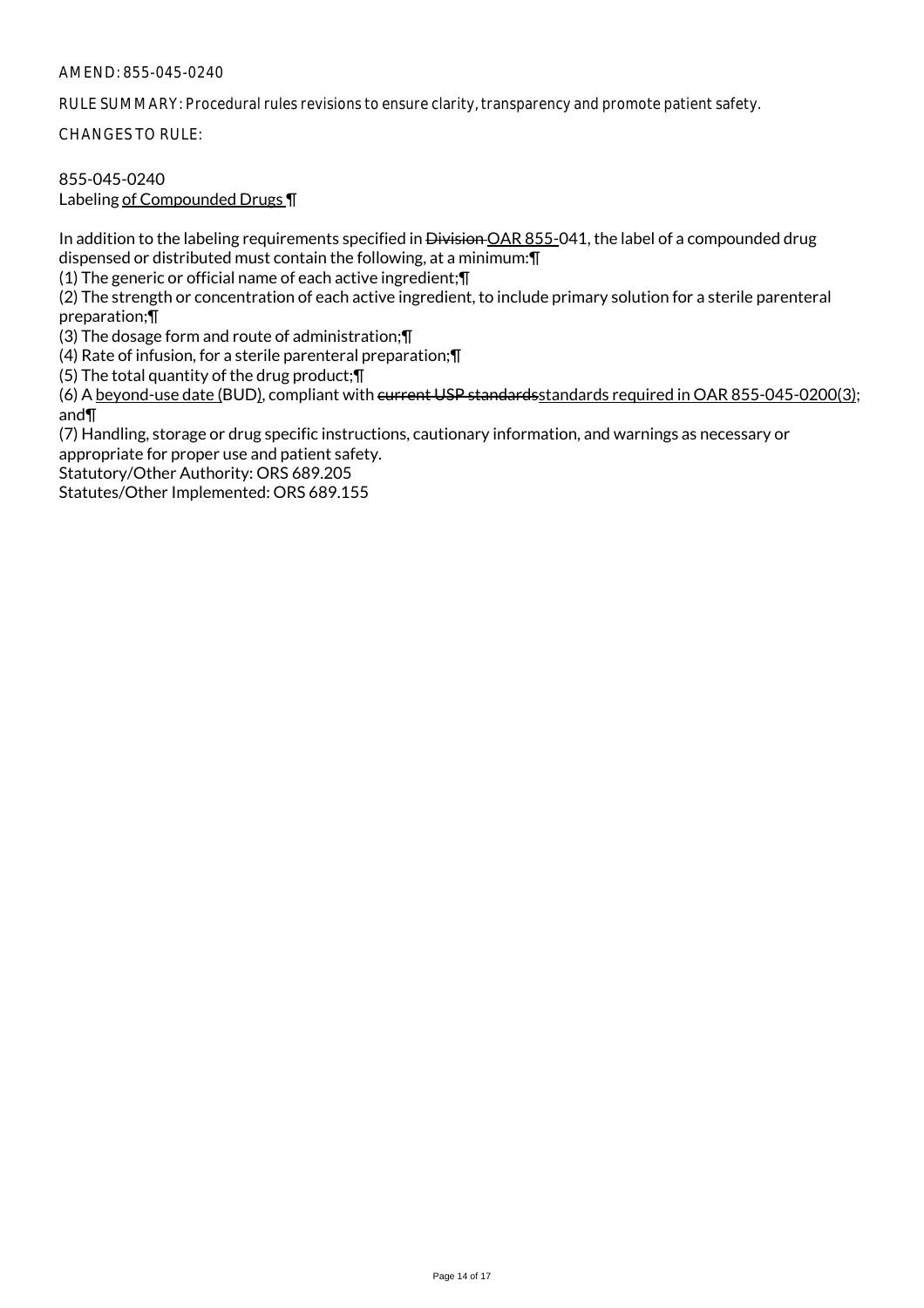#### AMEND: 855-065-0005

RULE SUMMARY: Procedural rules revisions to ensure clarity, transparency and promote patient safety.

CHANGES TO RULE:

# 855-065-0005 Definitions ¶

(1) "Affiliate" means a business entity that has a relationship, or is an authorized trading partner, with a second business entity if, directly or indirectly:¶

(a) One business entity controls, or has the power to control, the other business entity; or¶

(b) A third party controls, or has the power to control, both of the business entities.¶

(2) "Authorized Distributor of Record" means a wholesale distributor with whom a manufacturer has established an ongoing relationship to distribute the manufacturer's prescription drug. An ongoing relationship is deemed to exist between such wholesale distributor and a manufacturer when the wholesale distributor, including any affiliated group of the wholesale distributor, as defined in Section 1504 of the Internal Revenue Code, complies with either or both of the following:¶

(a) The wholesale distributor has a written agreement currently in effect with the manufacturer evidencing such ongoing relationship; or¶

(b) The wholesale distributor is listed on the manufacturer's current list of authorized distributors of record, which is updated by the manufacturer no less than monthly.¶

(3) "Broker" means a person engaged in the marketing, offering, or contracting for wholesale distribution and sale of a drug into, within, or out of Oregon and who does not take physical possession of the brokered substance.¶ (4) "Chain Pharmacy Warehouse" means a physical location for drugs that acts as a central warehouse and performs intra company sales or transfers of drugs to a group of chain pharmacies that have the same common ownership and control.¶

(5) "Closed Door Pharmacy" means a pharmacy that provides pharmaceutical services to a defined and exclusive group of patients and is not open for dispensing to the general patient population and cannot be registered as a wholesale distributor.¶

(6) "Co-Manufacturing Partner" means a pharmaceutical manufacturer that has entered into an agreement with another pharmaceutical manufacturer to engage in a business activity or occupation related to the manufacture or distribution of a prescription drug.¶

(7) "Designated Representative" means an individual designated by each wholesale distributor registered by the Bboard who will serve as the primary contact person for the wholesale distributor with the Bboard and who is responsible for managing the company's operations at that registered location.¶

(8) "Drug Sample" means a unit of a drug that is intended to promote the sale of the drug, but which is not itself for sale.¶

(9) "Illegitimate Product" means a product for which credible evidence shows that the product is:¶

(a) Counterfeit, diverted, or stolen;¶

(b) Intentionally adulterated such that the product would result in serious adverse health consequences or death to humans;¶

(c) The subject of a fraudulent transaction; or¶

(d) Otherwise unfit for distribution such that the product would be reasonably likely to result in serious adverse health consequences or death.¶

(10) "Intra Company Transfer" means the transfer of any drug between a division, subsidiary, parent, and an affiliated or related company under the common ownership and control of a corporate entity.¶

(11) "Manufacturer" means anyone, including a manufacturer's co-manufacturing partner, who is engaged in manufacturing, preparing, propagating, compounding, processing, packaging, repackaging, or labeling of a drug, except when the process is part of a shared pharmacy service agreement as defined in OAR 855-006-0005.¶ (12) "Pedigree" for the purpose of this Division consists of:¶

(a) "Transaction History," which means a statement in paper or electronic form, including the transaction information for each prior transaction going back to the manufacturer of the product.¶

(b) "Transaction Information," which must include, but is not limited to:¶

(A) The proprietary or established name or names of the product;¶

(B) The strength and dosage form of the product;¶

(C) The National Drug Code number of the product;¶

(D) The container size;¶

(E) The number of containers;¶

(F) The lot number of the product;¶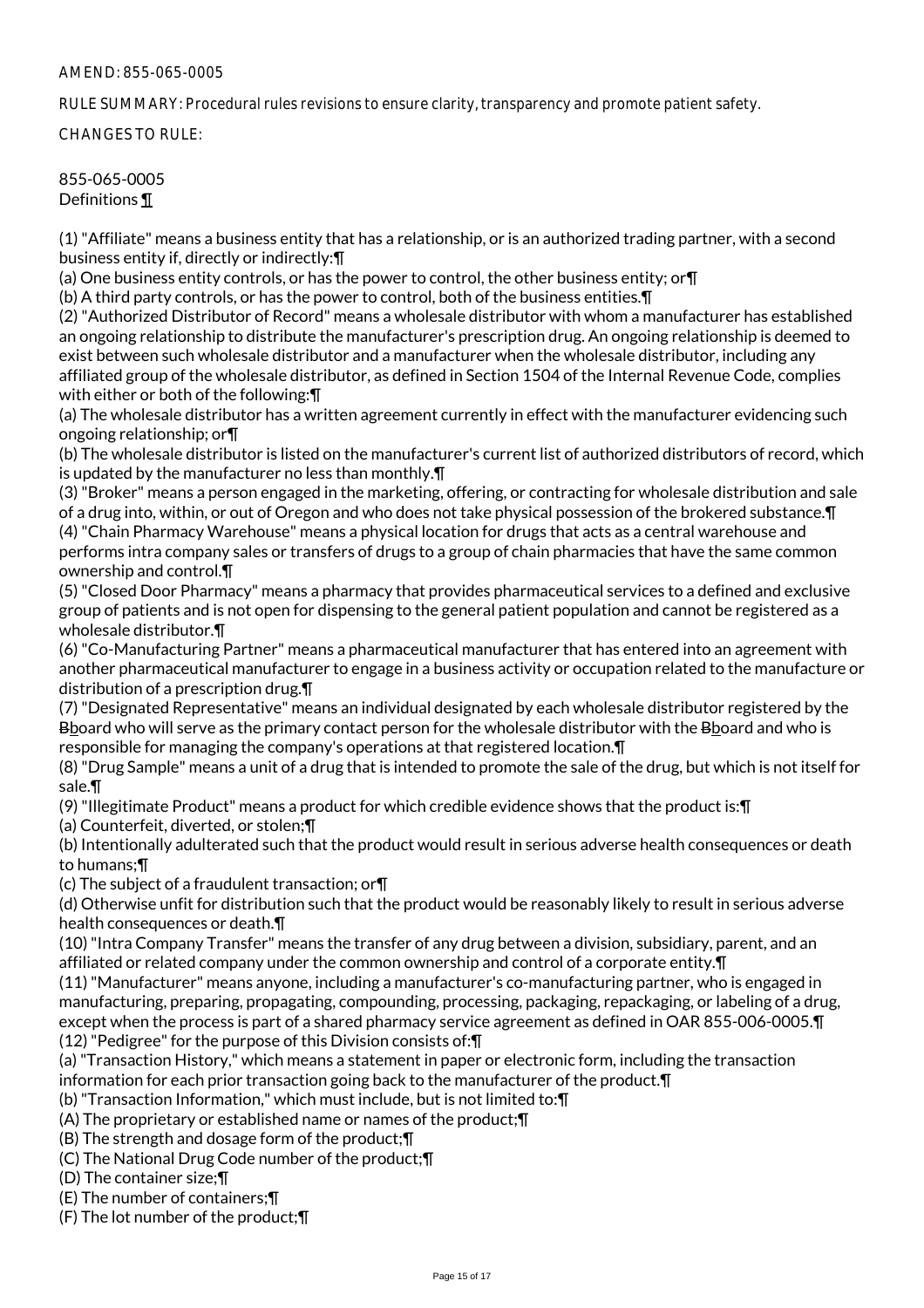(G) The date of the transaction;¶

(H) The date of the shipment, if more than 24 hours after the date of the transaction;¶

(I) The business name and address of the person from whom ownership is being transferred; and  $\P$ 

(J) The business name and address of the person to whom ownership is being transferred.¶

(c) "Transaction Statement," which is a statement, in paper or electronic form, that the entity transferring ownership in a transaction is compliant with Food and Drug Administration (FDA) regulations set forth by the Drug Quality and Security Act and includes but is not limited to:¶

(A) Confirmation that the entity is authorized or registered as required under the Drug Supply Chain Security Act;¶

(B) Acknowledgement that product is received from an authorized or registered entity, as required under the Drug Supply Chain Security Act;¶

(C) Confirmation of receipt of transaction information and of transaction statement from the prior owner of the product, as required under the Drug Supply Chain Security Act;¶

(D) Verification that a suspect or illegitimate product was not knowingly shipped;¶

(E) Confirmation that systems and processes are in place to comply with verification requirements under the Drug Supply Chain Security Act;¶

(F) Confirmation that false transaction information was not knowingly provided; and¶

(G) Confirmation that transaction history was not knowingly altered.¶

(13) "Prescription Drug" means any drug required by law to be dispensed only by a prescription.¶

(14) "Quarantine" means the storage or identification of a product, to prevent distribution or transfer of the product, in a physically separate area clearly identified for such use or through other procedures.¶

(15) "Repackage" means repackaging or otherwise changing the container, wrapper, or labeling to further the distribution of a prescription drug excluding that completed by the pharmacist responsible for dispensing the product to a patient.¶

(16) "Repackager" means a person who owns or operates an establishment that repacks and relabels a product or package for:¶

(a) Further sale; or¶

(b) Distribution without a further transaction.¶

(17) "Suspect Product" means a product for which there is reason to believe that such product is:¶

(a) Potentially counterfeit, diverted, or stolen;¶

(b) Potentially intentionally adulterated such that the product would result in serious adverse health consequences or death to humans;¶

(c) Potentially the subject of a fraudulent transaction; or¶

(d) Otherwise unfit for distribution such that the product would result in serious adverse health consequences or death.¶

(186) "Trading Partner" means:¶

(a) A manufacturer, repackager, wholesale distributor, or dispenser from whom a manufacturer, repackager, wholesale distributor, or dispenser accepts direct ownership of a product or to whom a manufacturer, repackager, wholesale distributor, or dispenser transfers direct ownership of a product; or¶

(b) A third-party logistics provider from whom a manufacturer, repackager, wholesale distributor, or dispenser accepts direct possession of a product or to whom a manufacturer, repackager, wholesale distributor, or dispenser transfers direct possession of a product.¶

(197) "Validate" means to verify that each transaction listed on the pedigree and other accompanying documentation has occurred and is accurately recorded.¶

(2018) "Wholesale Distribution" means distribution of a drug to a person other than a consumer or patient, but does not include:¶

(a) Delivery by a retail pharmacy of a prescription drug to a patient or patient's agent pursuant to the lawful order of a licensed practitioner.¶

(b) The sale of minimal quantities of a prescription drug by retail or institutional pharmacies to licensed practitioners for office use.¶

(c) The sale, purchase, or trade of a drug or an offer to sell, purchase, or trade a drug which may include:¶ (A) Emergency medical reasons;¶

(B) Drug or devices used during a federal or state declared emergency; or¶

(C) The transfer of a drug by a pharmacy to another pharmacy to alleviate a temporary shortage.¶

(d) Intra company transfer of drugs as defined in these rules.¶

(e) The lawful distribution of a drug sample by a manufacturer's or a distributor's representative.¶

(f) The distribution of a drug or an offer to distribute a drug by a charitable organization to a non-profit affiliate of the organization to the extent permitted by law.¶

(g) The purchase or acquisition of a drug by a hospital or other health care entity that is a member of a group